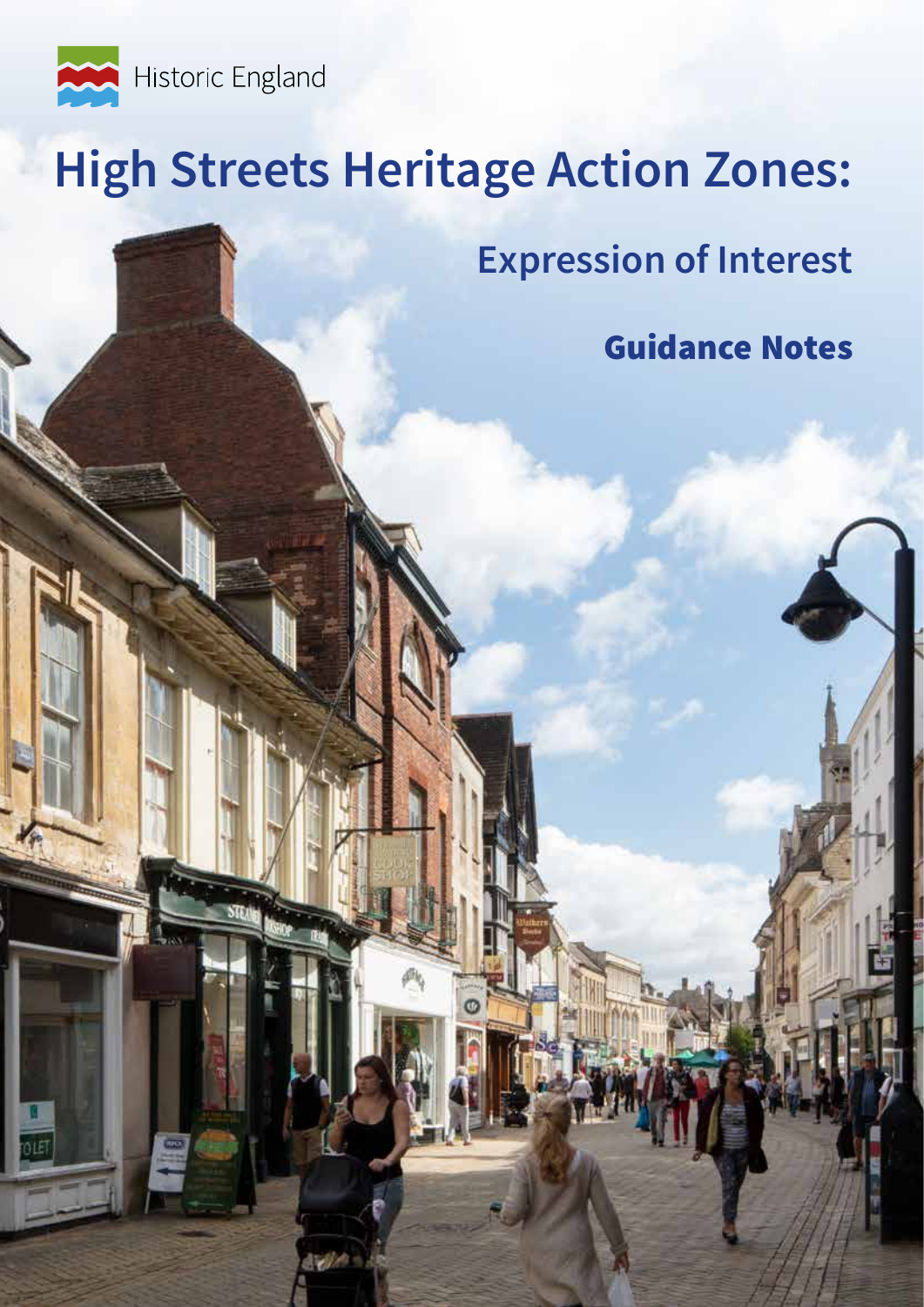# Contents

| A1             |                                                                               |  |
|----------------|-------------------------------------------------------------------------------|--|
| A2             |                                                                               |  |
| A3             |                                                                               |  |
| A4             |                                                                               |  |
| A5             |                                                                               |  |
| A <sub>6</sub> |                                                                               |  |
| A7             |                                                                               |  |
| A8             |                                                                               |  |
| A9             |                                                                               |  |
| A10            |                                                                               |  |
|                |                                                                               |  |
|                |                                                                               |  |
| <b>B1</b>      |                                                                               |  |
| <b>B2</b>      |                                                                               |  |
| B <sub>3</sub> | How we assess applications - Essential Criteria and Supporting Information  6 |  |
| <b>B4</b>      |                                                                               |  |
|                | Section C: Expression of Interest Form: accompanying notes 8                  |  |
|                |                                                                               |  |
|                |                                                                               |  |
|                |                                                                               |  |

These notes are designed to be read alongside the accompanying High Streets Heritage Action Zone (HSHAZ) Expression of Interest (EoI) Application Form.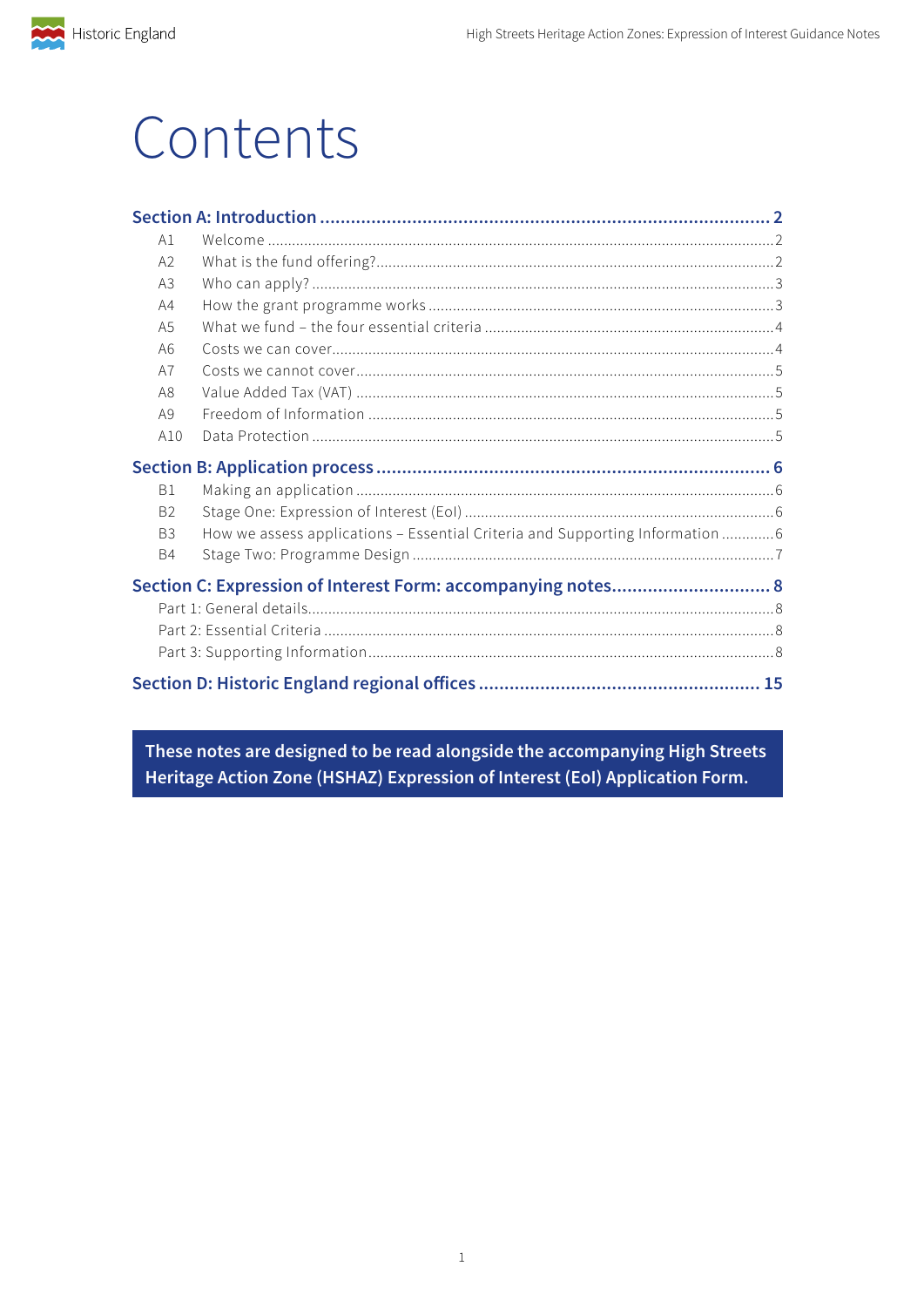<span id="page-2-0"></span>

# Section A: Introduction

# A1 Welcome

- A1.1 In Autumn 2018, the Chancellor announced a new Future High Streets Fund, with £675m being allocated to support the renewal and reshaping of town centres and high streets in a way that improves experience, drives growth and ensures future sustainability. As part of that fund, £40m has been allocated to Historic England for work to support historic high streets.
- A1.2 The High Streets Heritage Action Zones (HSHAZ) programme is a place-based scheme designed to secure lasting improvements to our historic high streets and the communities who use them. We will use this funding to work with partners to champion and revive the high street, changing perceptions of heritage and high streets. The scheme will support sustainable economic and cultural growth on and around high streets and restore and enhance local historic character, making the high street an attractive, engaging and vibrant place for people to live, work and play. HSHAZ will do this through physical works to buildings, including repair, reinstatement of lost features and conversion to new uses including residential. HSHAZ will improve shared spaces, enacting the lessons learnt in Streets [for All](https://historicengland.org.uk/images-books/publications/streets-for-all/heag149-sfa-national/), creating cultural opportunities through our learning about the history of the high street and its importance to local communities. Critically, local communities will have a key role in deciding what works they want to see happening on their high street and what sort of place they want it to be.
- A1.3 Organisations who have applied to the Future High Streets Fund (FHSF) can also apply to this programme, but the capital works for which funding is sought must be discrete and separate for each funding programme. For example, applications will be accepted for capital works to refurbish historic buildings and to improve the public realm on high streets where the FHSF is also providing financial support for transport infrastructure improvements for the same street. Conversely, applications to the HSHAZ programme will be rejected in instances where they are seeking funding for capital works for which FHSF grant aid has been provided or is under consideration. HSHAZ grant cannot be used as partnership funding for FHSF grant or vice versa.
- A1.4 This Guidance Note provides you with the information to complete your Expression of Interest (EoI) and guides you through the assessment process. Further guidance will be made available to successful EoI applicants to support the second stage of your application (Programme Design Stage) and to support you while your scheme is running.

# A2 What is the fund offering?

- A2.1 HSHAZ is a government-sponsored programme to transform high streets into thriving town centres through the power of heritage. The programme is administered by Historic England on behalf of the Department for Digital, Culture, Media and Sport.
- A2.2 Under this programme you can apply for a grant of between £250,000 and £2m, to set up a four-year partnership beginning April 2020 to run a HSHAZ 'scheme' to deliver physical improvements and cultural and community activities to regenerate your historic high street or town centre. To do this, you will need to work closely with other high street stakeholders, including the local community. Historic England, National Lottery Heritage Fund and Arts Council England are designing a complementary Cultural Programme for HSHAZ which it is envisaged will be delivered by local arts and culture groups, with the support of successful HSHAZ partners.
- A2.3 It is expected that in most cases Historic England would provide funding for around 50% of costs, though we would be willing to provide a higher percentage of funding if need can be demonstrated. Please note, though, that the amount of leverage secured by our funding will form part of our valuefor-money assessment when we decide which schemes to support. In making decisions relating to partner contribution, consideration will be given to the in-kind (i.e. non-cash) contribution of partners.
- A2.4 By receiving and accepting your funding from Historic England you will make a commitment to acknowledge our support publicly. Irrespective of the funding amount or project form, you must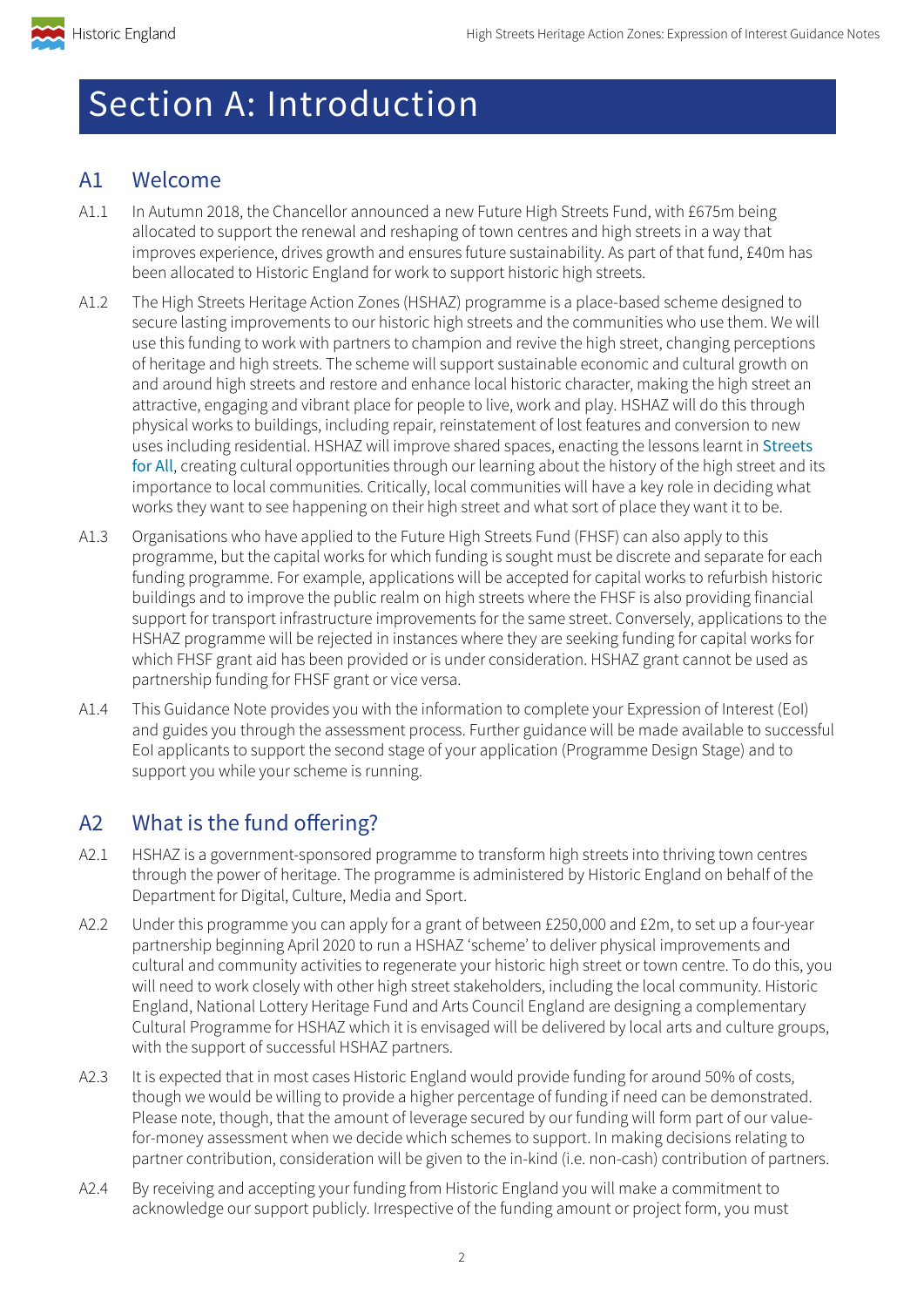<span id="page-3-0"></span>

acknowledge your funding from us in your promotional work, and by displaying the branding as outlined in the project terms/agreement. This is not only one of the conditions of your grant – it also helps make sure local communities see and understand how and where public money has been spent on making their historic high street a more attractive, engaging and locally distinctive place to be.

**This Expression of Interest is the only opportunity to apply and will be competitive. The closing date for submission of your application is 12:00 noon 12 July 2019.**

### A3 Who can apply?

A3.1 Under this programme, we will fund applications from not-for-profit organisations (e.g. local authorities, charitable trusts, or other public sector organisations) and partnerships led by not-forprofit organisations who can demonstrate capacity to deliver. We expect all applicants to work with a range of partners in delivering a HSHAZ scheme. Owners of individual properties cannot apply directly to Historic England under this scheme. If you are not the local authority you must provide evidence of their support for your scheme.

### A4 How the grant programme works

- A4.1 For each scheme, a partnership agreement will be set up between Historic England, the grant applicant and other partner organisations. The lead partner (local authority, charitable trust etc.) will be delegated with the day-to-day running of the scheme. The lead partner will be responsible for ensuring that staff with the necessary qualifications and experience are in place to support the scheme, either as direct employees or on a consultancy basis. Specialist staff are likely to include a conservation-accredited architect or building surveyor. Every HSHAZ will need to have a dedicated project officer in place. Where such a post is not already in place we expect 1 x FTE project officer post to be recruited, with our involvement in the process and approval of the successful candidate. Funding for this post is an eligible cost (see A6).
- A4.2 We expect all schemes to be delivered in partnership with the local communities and other users of the high street. Regeneration schemes are far more likely to succeed if they are developed in partnership with local people. We will be looking for genuine commitment to determining and reflecting the needs, interests and aspirations of local people throughout the programme. We will expect to see an understanding of what high-quality community engagement looks like and evidence that there is the capacity to do this in the project team.
- A4.3 You will be responsible for offering grants to applicants for individual projects and for confirming that works or activities have been carried out to the necessary standard. You will be responsible for checking invoices or payment certificates before making grant payments in advance of claiming our contribution towards those payments.
- A4.4 We will monitor the progress of the scheme while it is in operation. In addition to quarterly reporting on activities, highlights and milestones, you will need to carry out an annual review of the HSHAZ to show whether the objectives of the scheme are being achieved and to consider whether revisions to the scheme are necessary. A final, more detailed review must be carried out at the end of the scheme to determine whether the objectives of the scheme have been achieved.
- A4.5 In addition, we will be carrying out an evaluation of the impact of the HSHAZ programme. That evaluation will be designed to measure the programme's public value. Details of the evaluation will be included within Programme Designs (i.e. for more information on that second stage see B4).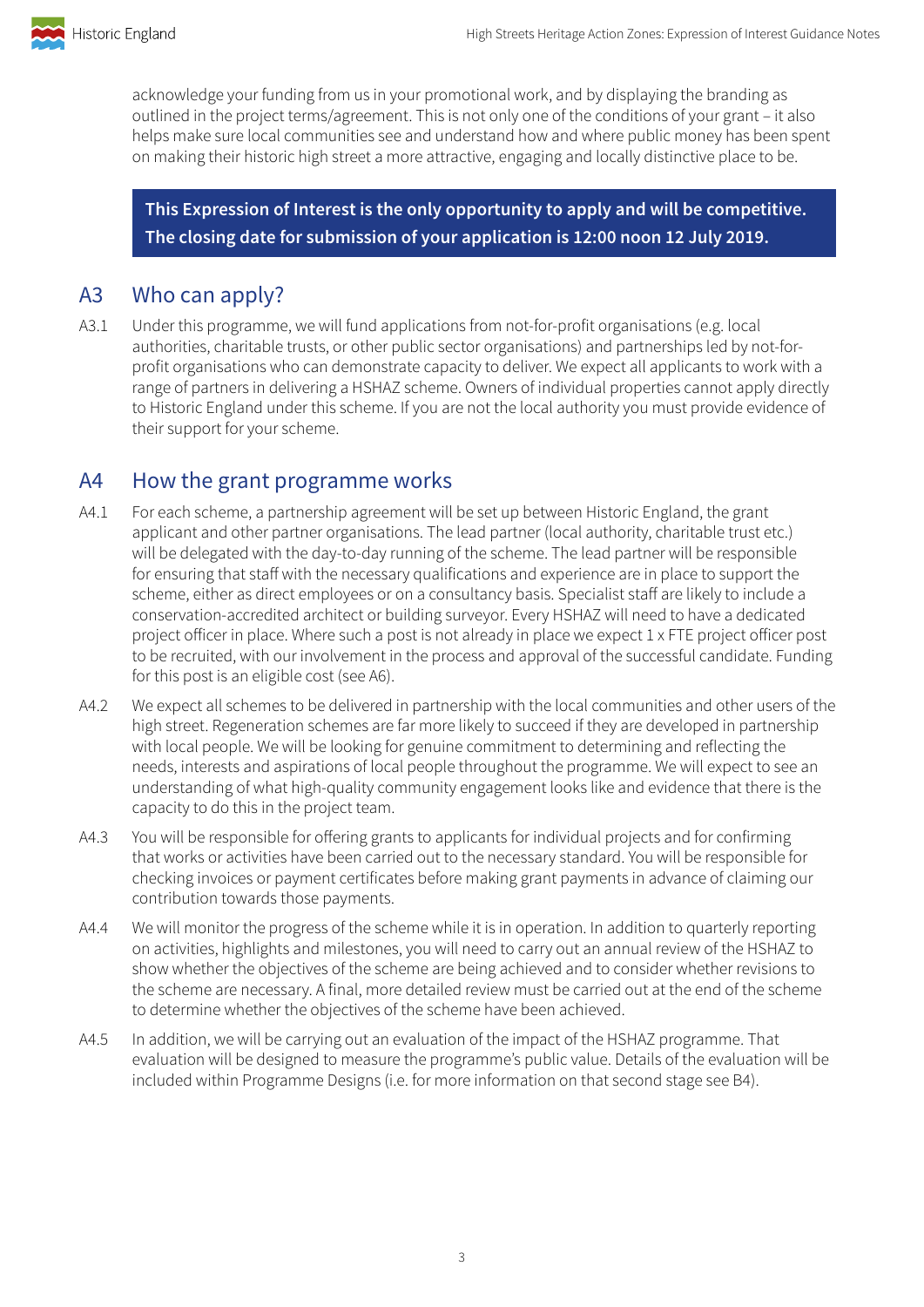<span id="page-4-0"></span>

# A5 What we fund – the four Essential Criteria

In order to be considered for funding, your EoI application must meet the following four Essential Criteria:

- 1. Your HSHAZ must be in a Conservation Area
- 2. Your HSHAZ must be delivered through a partnership, and include the local authority as a partner (the local authority does not need to be the lead partner, but there needs to be evidence of their commitment to the initiative)
- 3. Your HSHAZ must be delivered with demonstrable support of the local community
- 4. Your HSHAZ must be capable of delivery (scheme completion) in four years (April 2020 to March 2024)

The assessment process is competitive and we expect demand to exceed the available funding. The EoIs which meet the essential criteria and score highest again the evidence provided in the supporting information will be selected to develop a full application.

#### A6 Costs we can cover

You can apply for funding to cover the following:

Physical works including:

- Building repairs
- Reinstating architectural features
- Work to the public realm
- Work to bring vacant buildings or portions of buildings back into use
- Conversion of buildings into alternative uses that better meet the demand of the area
- Good-quality and sympathetic development in gap sites

Activities to help people engage with the heritage, including:

- Community engagement activities
- Capacity building in partner organisations,
- Providing training in traditional conservation skills for contractors and trainees
- Demonstrations of good maintenance techniques for property owners

Work to help you develop and run your scheme, such as:

- Preparation of development briefs / appraisals
- Preparation of Conservation Area Appraisals and Management Plans
- The appointment of project officers to oversee schemes (see A4.1)
- Valuations, professional fees, or the costs associated with getting statutory permissions; research and strategic planning work to safeguard the long-term approach to conservation
- Preparation of shop front design guides
- The development of local research projects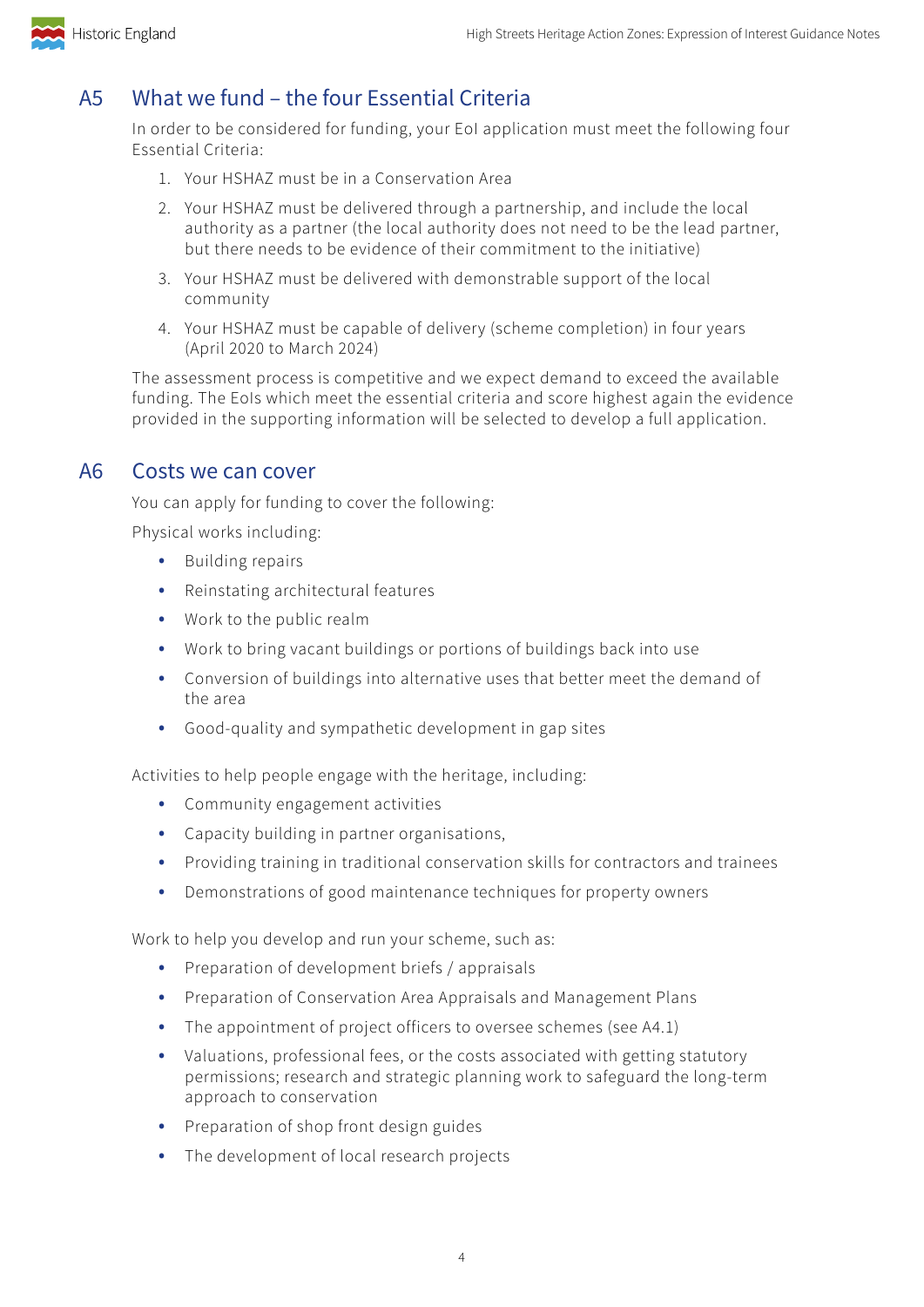<span id="page-5-0"></span>

All goods and services must be procured through competitive tender and should demonstrate achievement of value for money. Details of our procurement requirements can be found on our website at: [https://historicengland.org.uk/services-skills/grants/procurement](https://historicengland.org.uk/services-skills/grants/procurement-regulations)[regulations](https://historicengland.org.uk/services-skills/grants/procurement-regulations).

# A7 Costs we cannot cover

The following cost items will not be covered by HSHAZ funding:

- Demolitions
- Building services (except in exceptional circumstances where the state of repair of current building services threatens the historic significance of a building)
- Inappropriate substitute materials
- Conjectural reinstatement
- Maintenance and minor repairs
- Existing local authority staffing costs and any staffing or running costs already in place – for example – legal or other support costs
- Works that are detrimental to the heritage significance of a place

# A8 Value Added Tax (VAT)

A8.1 VAT on work associated with historic buildings, monuments and other conservation repairs is not straightforward. HMRC guidance, *VAT Notice 708: buildings and construction*, is available at: [https://](https://www.gov.uk/government/publications/vat-notice-708-buildings-and-construction) [www.gov.uk/government/publications/vat-notice-708-buildings-and-construction](https://www.gov.uk/government/publications/vat-notice-708-buildings-and-construction). It refers to the potential zero-rating of VAT on construction of charitable and social buildings and works to protected buildings intended for charitable or social use. It also refers to reduced rating available for certain residential construction works. More information is also available on the HMRC VAT Construction Manual (<https://www.gov.uk/hmrc-internal-manuals/vat-construction>).

# A9 Freedom of Information

A9.1 We are subject to the Freedom of Information Act 2000 (FOIA) and the Environmental Information Regulations 2004 (EIR). All information held by us will be accessible in response to an information request, unless one of the exemptions in the FOIA or EIR applies.

# A10 Data Protection

- A10.1 We will always store personal details securely. We collect data that you provide to us and only ever collect the information we need in order to carry out our statutory purposes and that helps us to deliver and improve our services. We will only share personal data when we are required to by law or with carefully selected partners who work for us. If you would like to know more or understand your data protection rights, please take a look at our privacy policy. [www.historicengland.org.uk/terms/](https://www.historicengland.org.uk/terms/privacy-cookies/) [privacy-cookies](https://www.historicengland.org.uk/terms/privacy-cookies/)
- A10.2 If you have a complaint about the way we have handled your application, please send your complaint to [HighStreets@HistoricEngland.org.uk](mailto:HighStreets%40HistoricEngland.org.uk?subject=).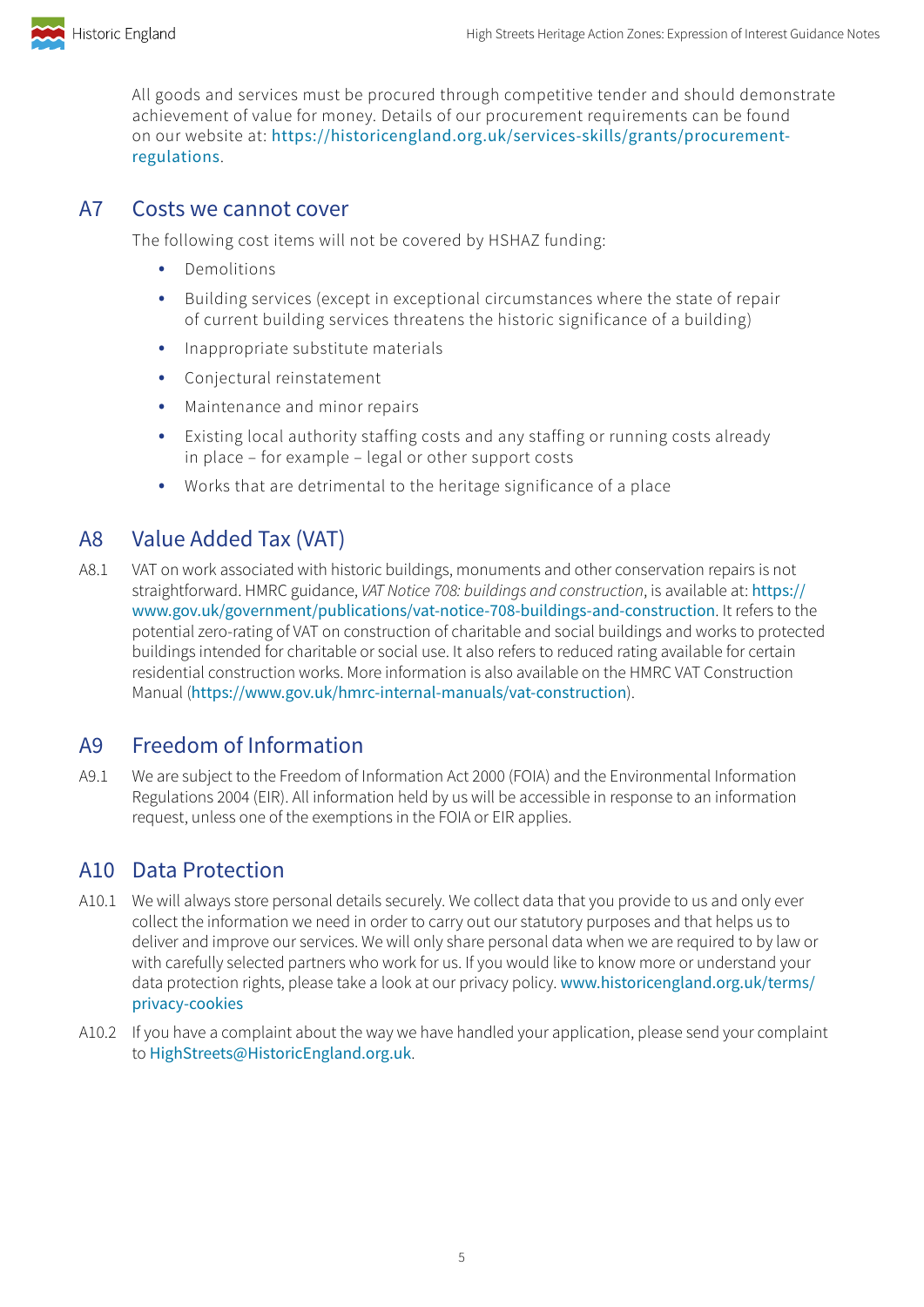<span id="page-6-0"></span>

# Section B: Application process

# B1 Making an application

The HSHAZ programme uses a two-stage application process:

- Stage One: Expression of Interest (competitive)
- Stage Two: Programme Design (non-competitive)

## B2 Stage One: Expression of Interest (EoI)

Your EoI return will comprise the completed EoI Application Form and any relevant supporting documents – see notes in Section C.

These must be submitted by **12:00 noon on 12 July 2019** by email to: [HighStreets@](mailto:Highstreets@HistoricEngland.org.uk) [HistoricEngland.org.uk](mailto:Highstreets@HistoricEngland.org.uk)

Please title your email "HSHAZ EoI" followed by the name of your Historic England Regional Office (see Section D).

Please note that emails greater than 10MB in size may not be successfully received. Files exceeding 10MB should either be compressed or sent using a secure file transfer service.

We will acknowledge receipt of your EoI Application Form and send you a unique identification number. Please make a note of it and quote the number on all future correspondence. We will contact you if we require any further information to assess your EoI.

We will inform you of whether you have been successful in Autumn 2019 (we will provide an update on the final date). See Section C for detailed guidance on how to complete your EoI application.

# B3 How we assess applications – Essential Criteria and Supporting Information

B3.1 The EoI form captures information about your application so it can be reviewed against the four Essential Criteria (see A5, above). If compliant, your EoI application will then be further evaluated in light of the Supporting Information you provide covering the following issues:

#### A. The Place

- The heritage significance of the area, and whether that significance is considered to be at risk. The current status of the area (physical condition, economic and social performance) and the need for investment, including why that investment is required now.
- The opportunity your scheme will address, in terms of how the scheme will seek to use heritage to unlock the area's potential for economic growth, improved wellbeing and community cohesion.

#### B. Your Proposed High Streets HAZ

- The vision for your scheme, how it relates to and integrates with other improvement and community initiatives, and how it will be delivered.
- The anticipated beneficial impacts your proposed scheme will deliver economically and socially.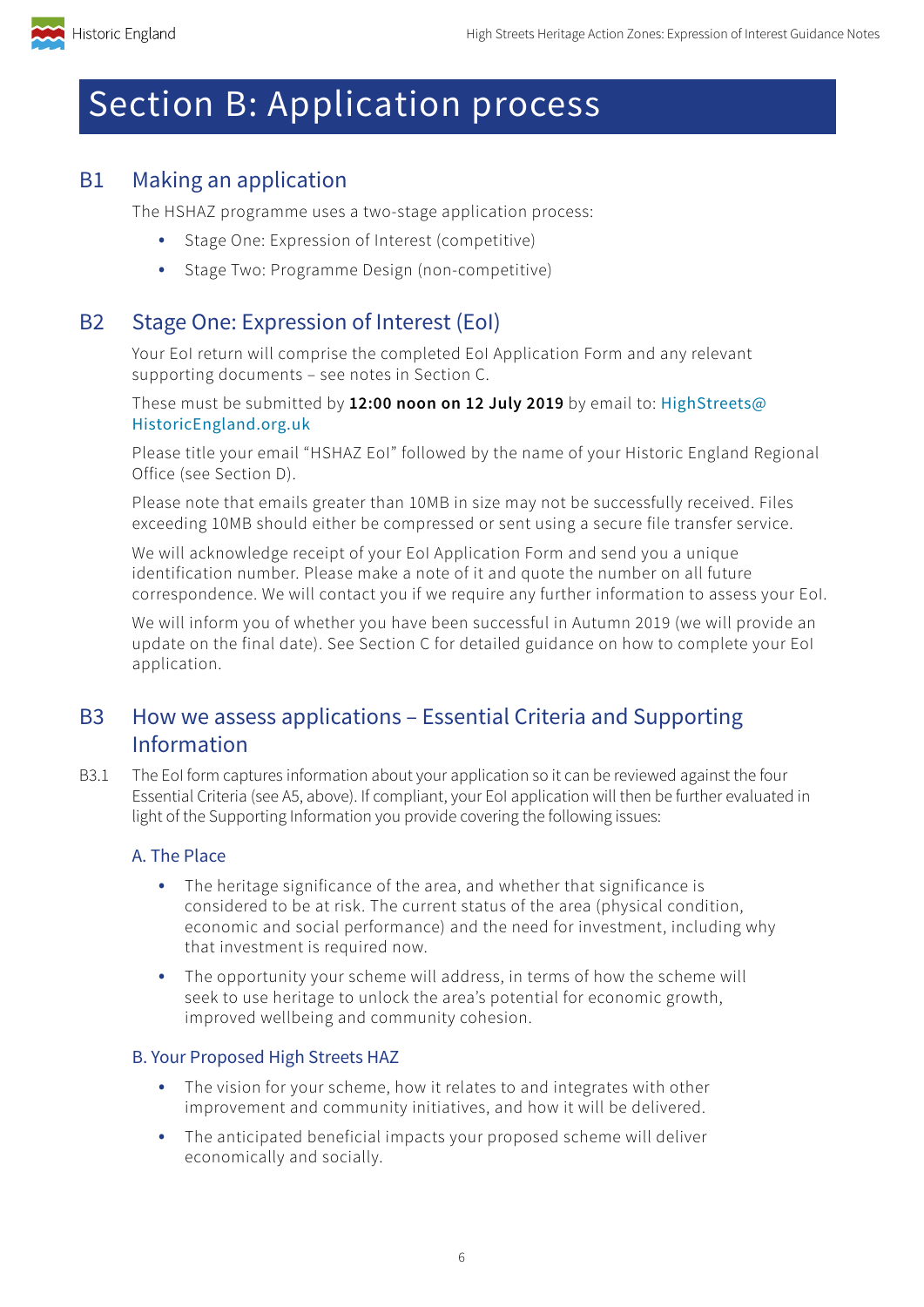<span id="page-7-0"></span>

#### C. Partnerships

The strength of the partnership that will deliver the scheme, in terms of scope of membership, commitment of partners, quality of governance and leadership.

#### D. Deliverability and Value for Money

- A robust delivery plan for the scheme, assessed in terms of management structure, planning and timetable, security of funding, the existence of complementary and appropriate local development policies and plans and a clear and demonstrable commitment from the lead partner to the four-year life of the scheme and to securing the legacy of the scheme.
- Overall value for money in terms of anticipated scheme outcomes weighed against the amount of grant request and likelihood of the amount of partnership and other leveraged funding.
- The legacy, assessed in terms of how the beneficial impacts of the scheme will be sustained beyond the lifetime of the four-year scheme itself and how those benefits will be secured.

#### E. Communities and Engagement

- The degree to which local people and other users of the high street are engaged and involved with the content, planning and design of the scheme.
- The degree to which the scheme will encourage more people from all backgrounds to engage with their local heritage.

#### F. Cultural Programme

- The ability to support the Cultural Programme being designed by Historic England, the National Lottery Heritage Fund and Arts Council England, current engagement with the arts and culture sectors and willingness to support sustaining cultural activity in the future.
- B3.2 We will also be undertaking a balancing exercise to ensure that we reach a wide range of distinctive high streets and an appropriate regional spread. This will assist decisions if interest exceeds what we can fund.

# B4 Stage Two: Programme Design

- B4.1 If your EoI application passes successfully through assessment, then we will invite you to develop a full Programme Design. At this stage you will not be in competition with other applicants, and can focus on the production of a high-quality, detailed programme design specifying how you envisage delivery of the vision presented in the EoI.
- B4.2 You will produce documents that provide detailed information about your HSHAZ scheme content, the deliverables and the timetable for delivery. Historic England will provide advice and work with you on the development of your Programme Design. You will need to allocate sufficient resource to ensure you can produce the required Programme Design. Exceptionally Historic England may be able to provide financial help in supporting the production of the Programme Design at a level to be agreed.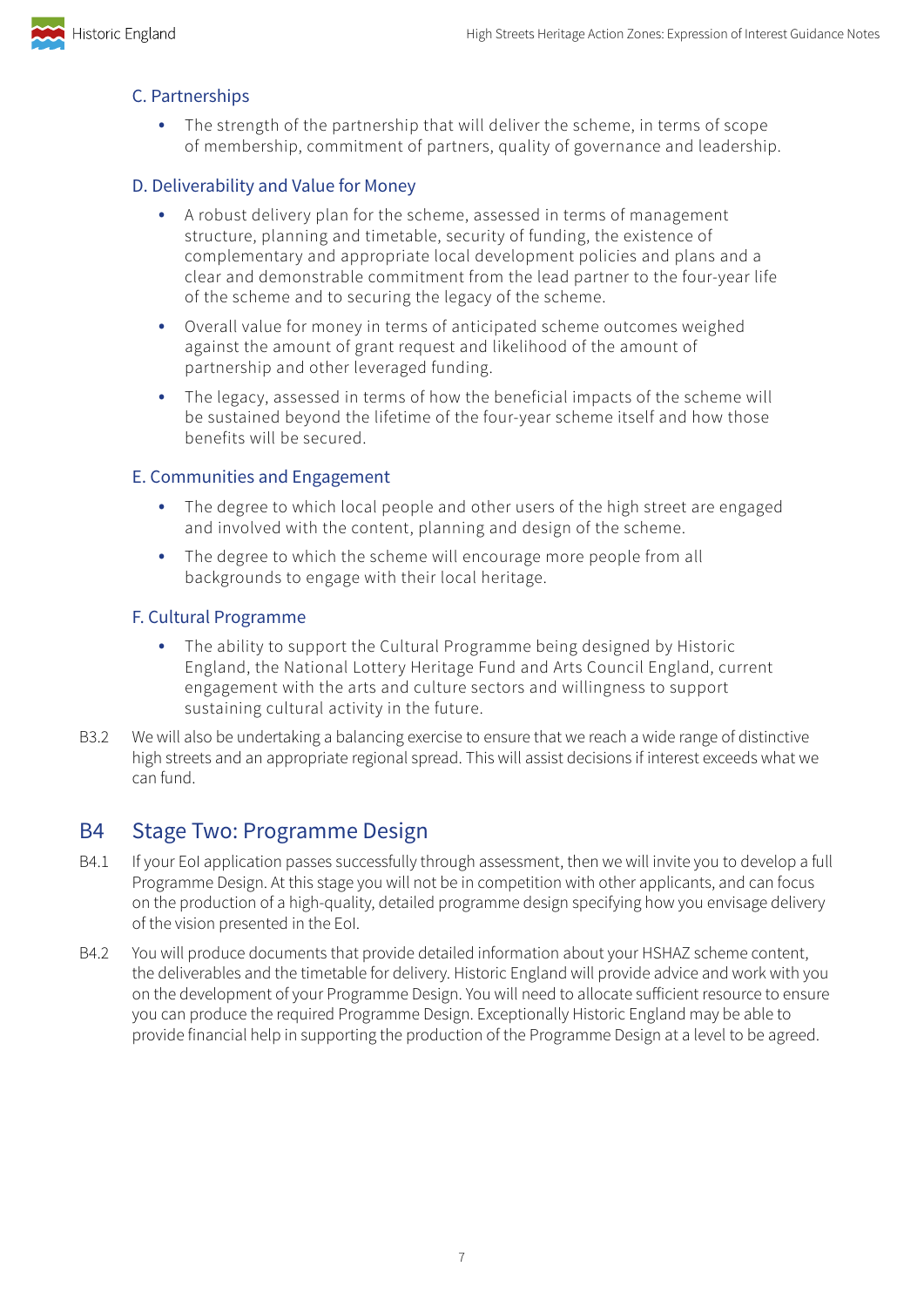<span id="page-8-0"></span>

# Section C: Expression of Interest Form: accompanying notes

# Part 1: General details

## Q 1.1 Lead Applicant details.

Please identify your Lead Applicant Organisation who will be the recipient of HSHAZ funding on behalf of the partnership and the main contact for the EoI Application.

# Q 1.2 Scheme details.

Please provide details of the location of your proposed HSHAZ. If your HSHAZ scheme covers more than one Conservation Area or ward then list all of them. Also confirm the relevant Historic England Regional Office and Local Authority Area within which your proposed HSHAZ scheme will be located.

# Part 2: Essential Criteria

This section sets out the Essential Criteria that all EoI applications must comply with. Please tick yes or no as appropriate.

# Part 3: Supporting Information

# A. The Place

# Q 3.1 Please briefly describe your proposed High Streets HAZ area as it is.

Include information setting out the extent of your high street/town centre covered in your proposal. Provide a description of the place and its heritage value, along with details of other designated and non-designated Heritage Assets. Please include details of their condition if appropriate (e.g. inclusion on local or national at risk register). You should also provide details of the Conservation Area that is the focus of the scheme and refer to, and annex, the most recent Conservation Area Appraisal, statement and/or Management Plan if available. Explain the importance of the area to the local community.

Please explain the high street/town centre geography, including existing economic, social and cultural conditions, principally the challenges and opportunities contained within the proposed scheme. We are specifically seeking an indication of deprivation, community wellbeing, and vacancy rates on the high street. It is essential to explain why funding is required from this scheme, at this time, in this place, and how securing this funding will address need on the identified high street.

Further supporting evidence on the challenges faced could cover the following:

- Diversity of uses in the town centre area
- Resident/customer surveys
- Pedestrian flows and footfall trends
- Perception of safety and occurrence of crime
- State of town centre environmental quality including provision of green spaces
- Accessibility
- Housing demands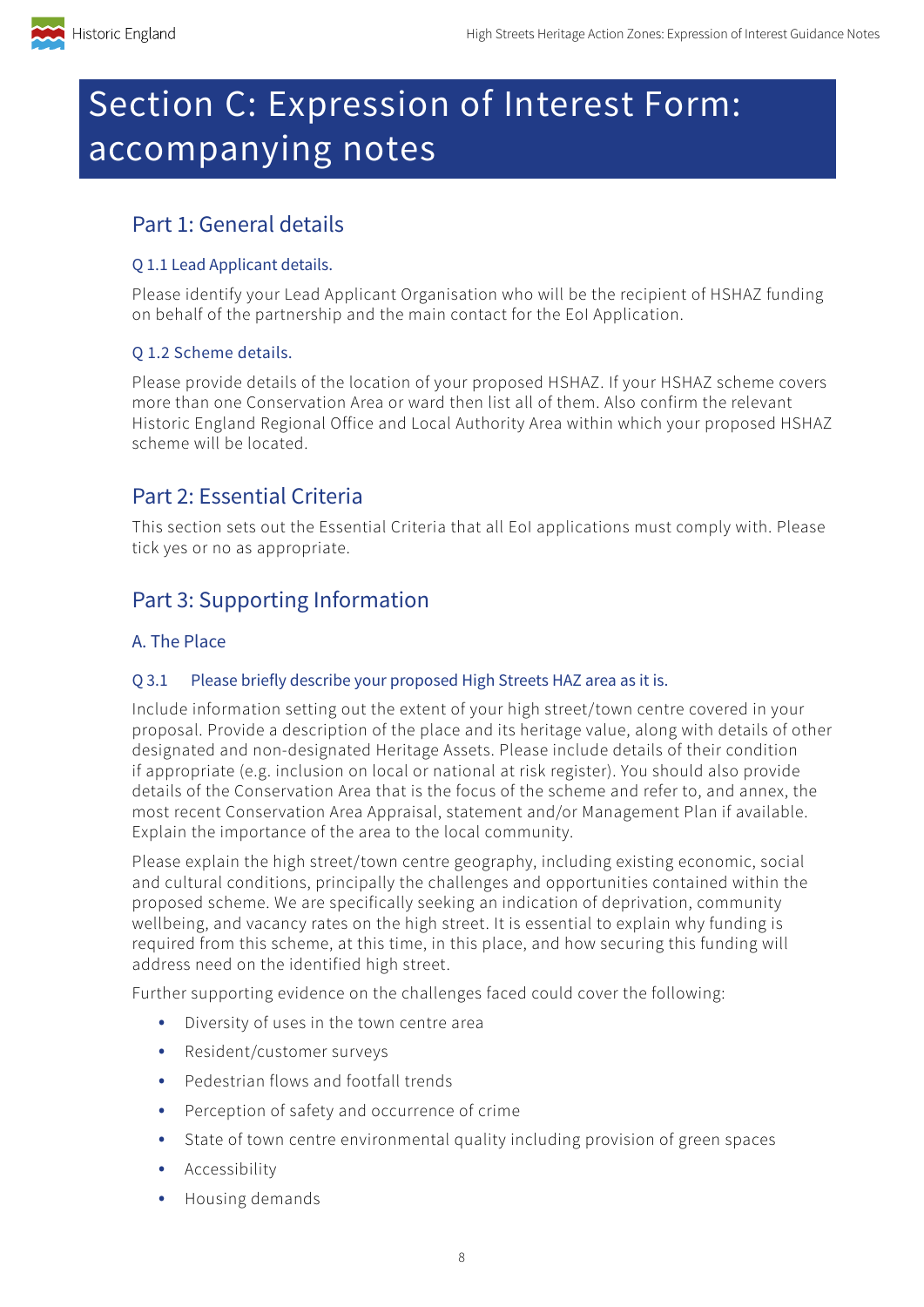

Your answer must not exceed 750 words. Supporting reports and information can be presented in an annex.

Please complete the table with the information requested. Your area's Community Wellbeing score can be found at [https://communitywellbeing.coop.co.uk.](https://communitywellbeing.coop.co.uk)

#### Q 3.2 Please briefly describe, with evidence, the untapped potential of the high street/ town centre.

Outline the potential of the high street to have a positive impact on the social, cultural and economic success of the area. Please refer to supporting evidence including:

- resident and workplace population
- travel to work catchment area and town centre footfall
- the potential for bringing unused floor space back into use
- cultural activities, diversity of uses and social/ historical importance of the centre

Your answer must not exceed 750 words. Supporting reports and information can be presented in an annex.

#### B. Your Proposed High Streets HAZ

#### Q 3.3 Please briefly outline your proposed High Streets HAZ, the Scheme and high-level vision for the high street / town centre. This will need to refer to the challenges and potential referenced in 3.1 and 3.2.

Successful area schemes focused on High Streets include complementary initiatives taking in physical repairs, conversion to new uses, improved public realm and shared spaces, community engagement and cultural programmes. While works may be focused on one part of a place they will not succeed without consideration being given to complementary activities and development across the whole place. Useful examples of how public realm and transport strategies can complement heritage-led regeneration are to be found in the Historic England publication [Streets for All](https://historicengland.org.uk/images-books/publications/streets-for-all/heag149-sfa-national/).

Thus wider developments, activities, planning policy and transport strategies need to complement the vision for your scheme. Please explicitly describe how your HSHAZ is complemented by wider strategies and planning policies for your area in this section.

Referring to the challenges and untapped potential referenced in 3.1 and 3.2, describe your vision for your high street and briefly explain the steps proposed as part of your HSHAZ to achieve that vision.

Your answer must not exceed 750 words.

#### Q 3.4 Please briefly outline the anticipated impact of delivering your proposed scheme and how these outcomes will develop into a sustainable legacy.

We want to fund projects that will have a lasting impact on your area. Please describe the potential impact of your proposed scheme economically, socially, culturally and environmentally.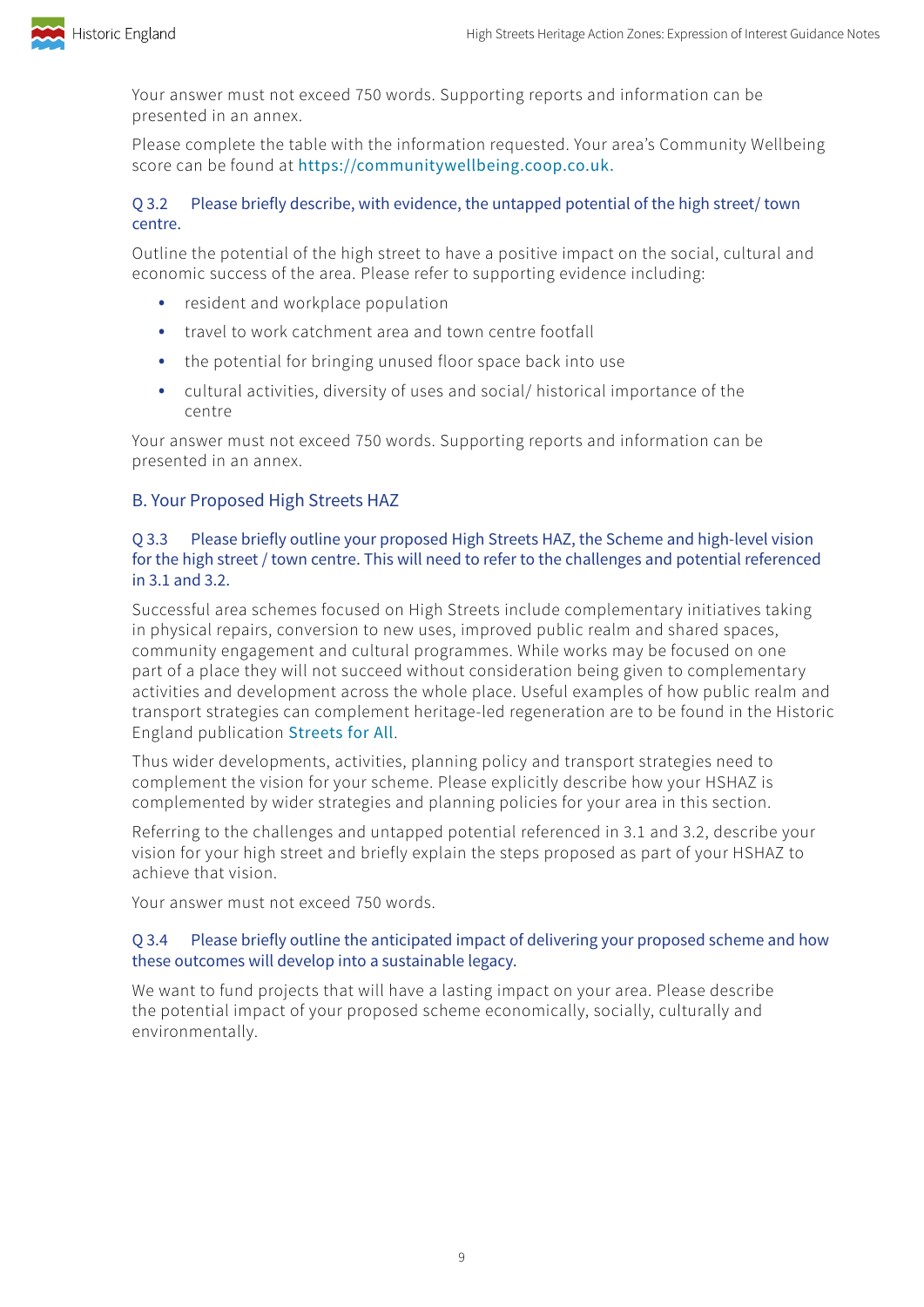

Your answer could consider the following:

- The amount and type of unused floorspace brought back into use, and the economic impacts of this (including jobs created and secured) .
- Increased diversification of types of uses and users, and the level of footfall as a result.
- The environmental improvements that could be secured, including improved streets and shared spaces.
- The improved condition of the high street including key buildings.
- Increased cultural and other recreational opportunities for communities, including events and spaces.

Your answer must not exceed 750 words.

#### Q 3.5 Please briefly outline how you will secure the legacy of this scheme after the funding has ended.

We want to fund schemes which will continue to secure the benefits of this investment and actively build upon them. Please provide details of how partners will ensure the sustainability of your scheme to ensure that the high street remains a successful and vibrant place after this funding stops. For example, consider how planning conditions, Conservation Area controls and enforcement can be used, and what mechanisms can be created to sustain community groups, uses and cultural programmes?

If successful at EoI stage you will need to provide a plan explicitly detailing how that legacy will be secured as part of the Programme Design.

Your answer must not exceed 750 words.

#### C. Partnerships

#### Q 3.6 Provide a comprehensive list of scheme partners, including evidence of their support (e.g. letters of support from senior representatives).

The HSHAZ concept is founded on partnership working and the importance of a joinedup approach engaging with key groups (e.g. local government, local businesses, and local communities). This section seeks details of the range of partners involved in the proposal. It must include:

- Details of those partners;
- The role of each of those partners in supporting the proposal;
- Evidence of their support for the proposal; and
- (linked to 3.14 and 3.15 below) details of any financial and non-financial resource contributions promised by partners at this stage including financial support represented by associated projects
- If you are not the local authority you must provide evidence of their support for your scheme. Under certain circumstances, including but not limited to situations where more than one party is involved in the delivery of a scheme, an additional Memorandum of Understanding may be required. Where that is the case Historic England will inform the parties and provide a precedent document for the parties involved to review and sign.

Your answer must not exceed 350 words. Supporting information can be presented in an appendix.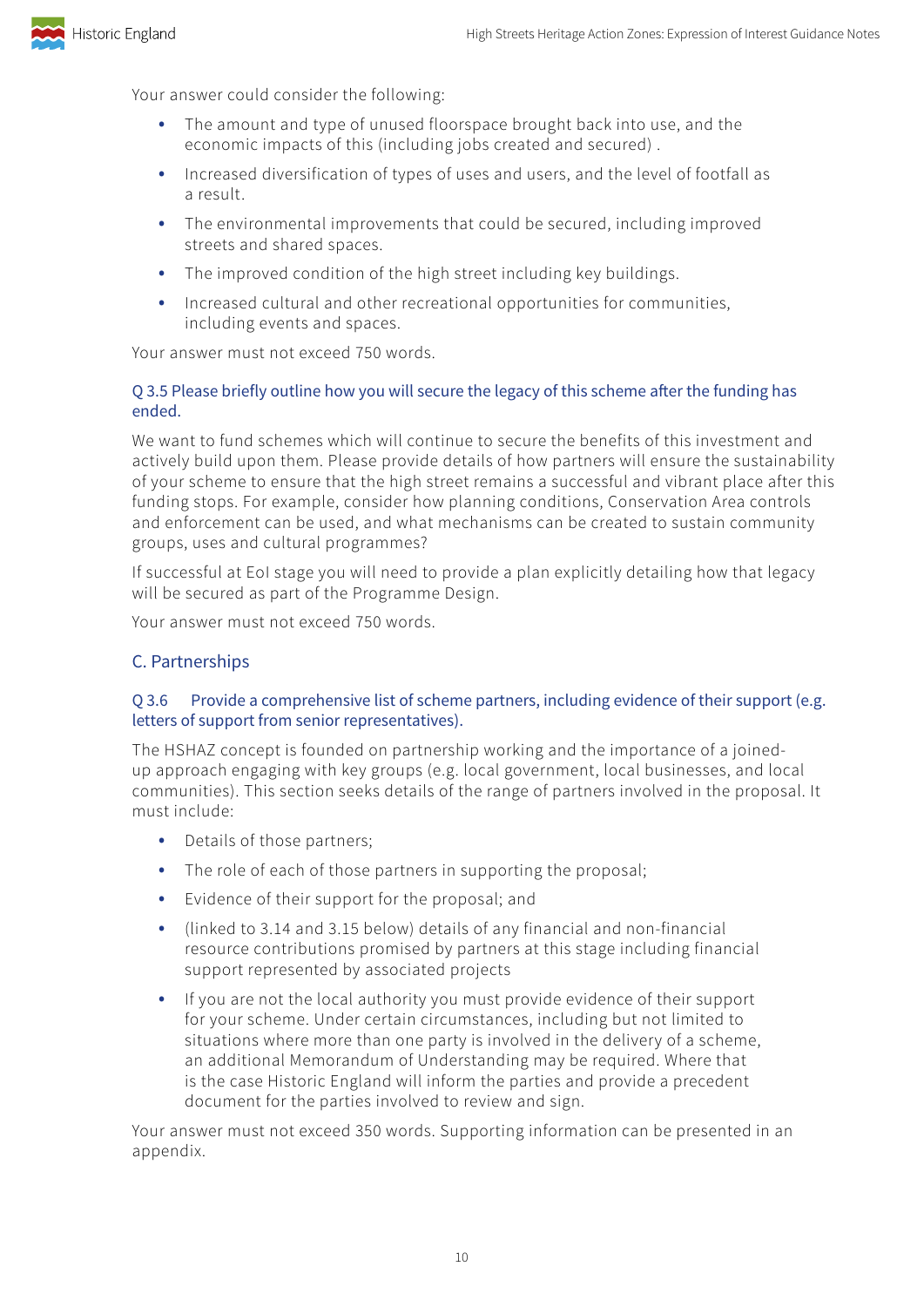

#### Q 3.7 Provide details of how the partnership will be led and managed during the course of the delivery period (e.g. governance / organogram or other illustrations) .

If successful at this EoI stage, we are interested to understand how the partnership will work together to develop the Scheme Programme Design. Who will take the role of lead partner? Also, assuming that funding is granted, how will the partnership be structured to deliver the scheme during the (up to) four-year period. Finally, please provide your thoughts on how the partnership would continue to work together to maintain the HSHAZ following completion of the scheme. Will the lead partner continue to maintain that role post completion? If not, who will?

Your answer must not exceed 750 words.

#### Q 3.8 Please confirm whether you anticipate appointing an FTE Project Officer post or describe your existing resources in place to manage delivery of the scheme.

It is mandatory for a successful scheme to have a Project Officer in post to ensure that there is a dedicated resource for the delivery of the scheme. It is essential that the Project Officer is appropriately qualified with the necessary skills and experience. If we agree to fund the employment of staff specifically to carry out your scheme we will expect to be a party to the recruitment process.

Your answer must not exceed 350 words.

### D. Deliverability

#### Q 3.9 Describe the deliverability of your scheme here.

This section seeks evidence of the deliverability of the scheme, including:

- How the specific benefits of being selected as a High Streets HAZ will be delivered.
- Evidence of how the proposal is deliverable within the period of the scheme, including an outline of resources available.

Please provide details of the project team who have worked on this EoI and, if successful, will work on the production of the Programme Design. What skills do you believe will be necessary within that team to deliver the scheme? Explain who will be responsible for making decisions on your scheme, including changes and agreement of funding. Detail your Governance and reporting structure for the scheme.

What other initiatives exist that you intend to link with? How will these complement the aims of the scheme? Who will be responsible for creating and maintaining these links?

What risks to delivery do you anticipate and how will you mitigate these? Please provide a scheme risk assessment as an annex.

Your answer must not exceed 750 words.

#### Q 3.10 Is there interest and support from existing building owners and stakeholders in the HSHAZ bid?

Delivering this scheme will be dependent upon the support and engagement of existing owners, users and stakeholders. Use this section to provide evidence of support for your bid from these groups.

Your answer must not exceed 350 words.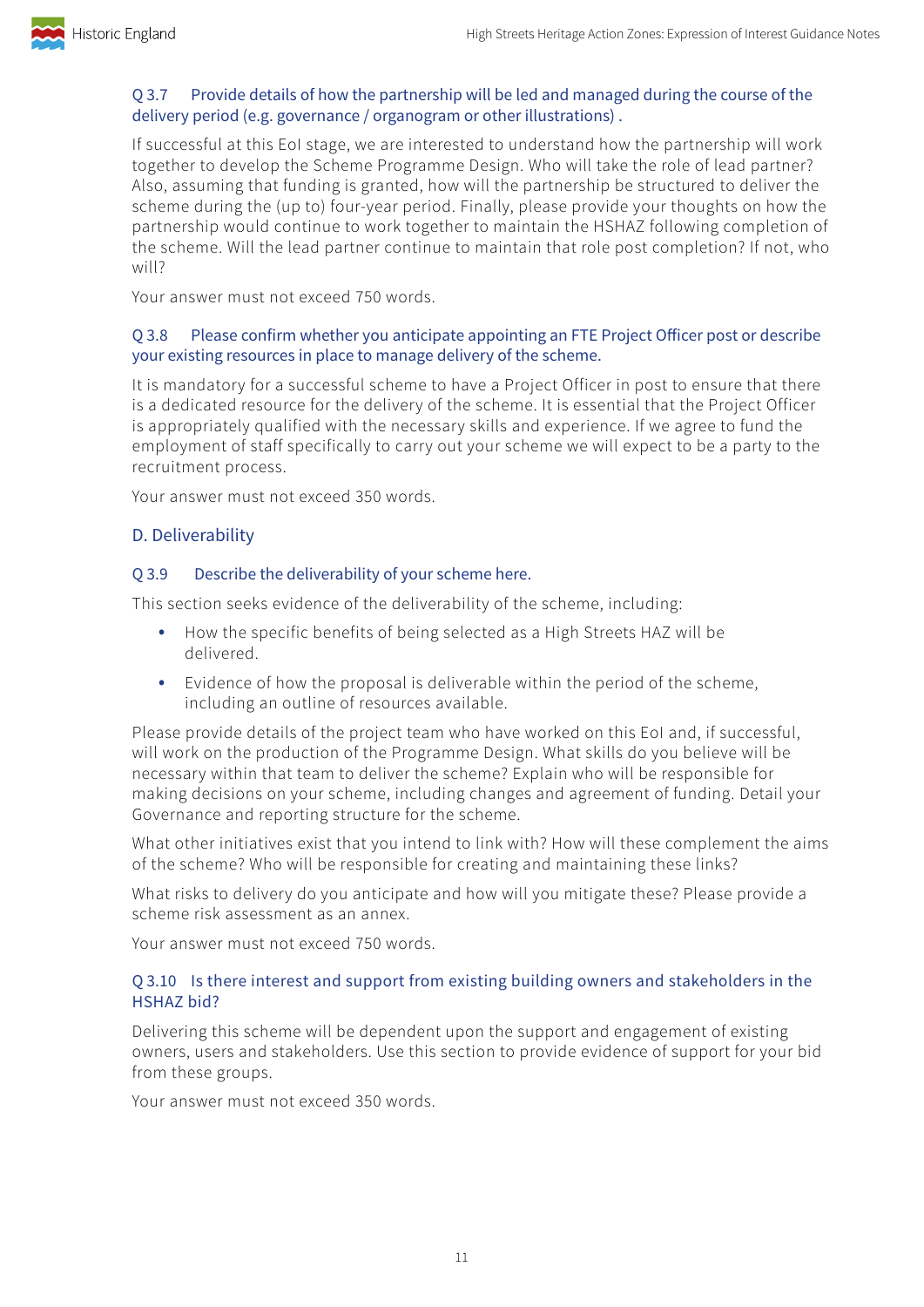

#### Q 3.11 Are there development plan policies or other regeneration initiatives that support your proposed scheme and/or are there any development threats that could undermine the outcomes?

We are interested to understand how your proposed scheme is aligned to other development and regeneration initiatives within the locality and/or whether the delivery of your scheme could be affected (positively or negatively) if any such initiatives come forward.

- Demonstrate how your proposed scheme will align with other funding streams (public or private); and the strategies and ambitions of the wider area.
- Show how this will link to key strategic documents, including Local Plans, Strategic Economic Plans and Local Industrial Strategies e.g. around housing and local growth and whether there are any development threats or development plan policies that would fatally undermine the outcomes.
- Consider how existing Conservation Area planning policies and controls will help safeguard the investment made in physical improvements to the Conservation Area. Is there a need for increased control (eg Article 4 direction) or enforcement?
- If there are any other initiatives that the proposed High Streets HAZ can work in partnership with/alongside, please mention them here.

Your answer must not exceed 350 words.

#### Q 3.12 What is your broad estimate of the total cost of the eligible work required for your scheme (broken down by year in which that cost will fall)?

Accepting that we are at EoI stage and scheme detail is yet to be developed, please provide an indication of the total cost of the scheme, broken down by year. Please provide the sources for the estimated costs given.

#### Q 3.13 How much funding in total are you asking us for (broken down by year)?

Accepting that we are at EoI stage and scheme detail is yet to be developed, please provide an indication of how much HSHAZ funding you will require to pay for the cost of your scheme over the four-year period (broken down by year). It is expected that in most cases Historic England would be providing around 50% of costs, though we would be willing to provide a higher percentage of funding if need can be demonstrated. Please note, though, that the amount of leverage secured by our funding will form part of our value-for-money assessment when we decide which schemes to support. In making decisions relating to partner contribution, consideration will be given to the in-kind (i.e. non cash) contribution of partners. Please provide supporting detail where this exists.

#### Q 3.14 How much funding (from you, partners and/or other sources) can you support the scheme with?

Accepting that we are at EoI stage and scheme detail is yet to be developed, tell us about the amount of funding it is estimated that you, your partners and/or other sources (such as other funding bodies, trusts, local businesses and owners) will be contributing to the scheme (broken down by year).

#### Q 3.15 Provide details of the anticipated non-financial resource commitments that will be made by partners and/or other sources.

Accepting that we are at EoI stage and scheme detail is yet to be developed, please provide an indication of the likely non-financial resource commitments from partners and/or other sources (such as other funding bodies, trusts, local businesses and owners) broken down by year. Please provide supporting detail and evidence where this exists as an annex.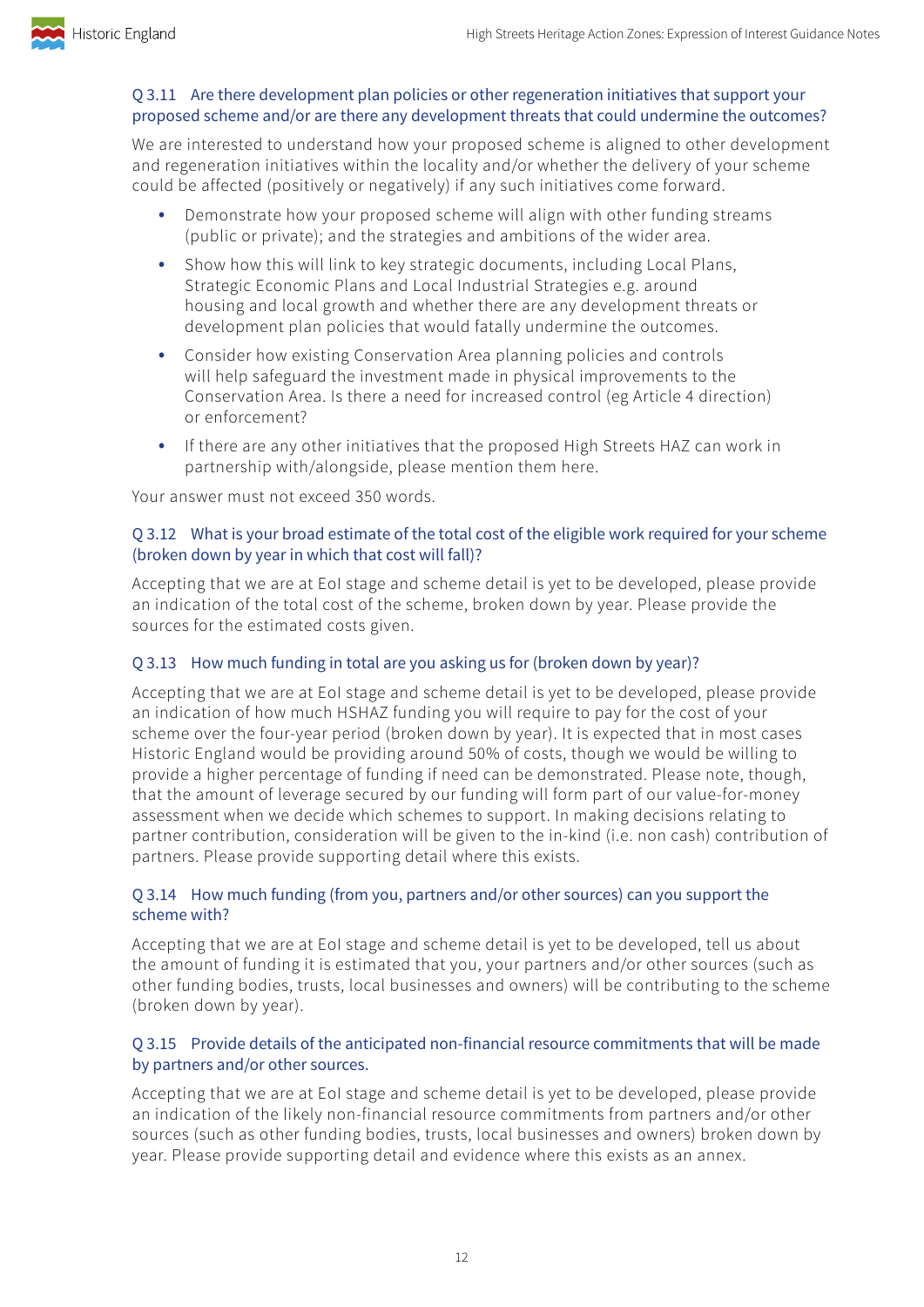#### E. Communities and Engagement

#### Q 3.16 Describe how you will engage with communities to design and deliver your scheme.

Successful schemes are those that are developed in partnership with local communities. EoIs must demonstrate how their scheme proposal and the partnership would engage with the people that live in, visit, use and work on the high street/ town centre. You should outline the variety of communities that will be affected by the proposal, including plans for developing their engagement (making specific reference to community input into the scheme). You will be expected to run community engagement workshops to ensure local people have the opportunity to shape the design and content of the projects. This will establish local issues, priorities and concerns at the outset before any firm decisions have been made. It must include:

- A description of the demographics of the local community
- A plan for engaging with people which details the stages at which they will be involved and the mechanisms for ensuring their input can be meaningful
- Evidence of how the proposal will result in a wider range of people engaged with their local heritage
- Reference to the area's score on the Community Wellbeing Index ([https://](https://communitywellbeing.coop.co.uk) [communitywellbeing.coop.co.uk](https://communitywellbeing.coop.co.uk))

If you anticipate that you will require financial support to run community workshops to inform your programme design, please clearly indicate that this is the case and how much grant aid would be required. Help and support from Historic England to support community workshops to inform Programme Design may be available at a level to be agreed.

As the programme progresses we will expect that schemes will provide a range of ways for people to get involved, including creative engagement as part of the Cultural Programme, and that these processes will provide avenues for meaningful engagement in the decisions taken as well as generally raising awareness. The following websites provide toolkits, models and resources for effective community engagement:

- [http://www.planningforreal.org.uk/](http://www.planningforreal.org.uk/what-we-do/our-offer/)
- [https://www.rtpi.org.uk/media/6313/Guidlelines-on-effective-community](https://www.rtpi.org.uk/media/6313/Guidlelines-on-effective-community-involvement.pdf)[involvement.pdf](https://www.rtpi.org.uk/media/6313/Guidlelines-on-effective-community-involvement.pdf)
- [https://neighbourhoodplanning.org/toolkits-and-guidance/how-to-consult](https://neighbourhoodplanning.org/toolkits-and-guidance/how-to-consult-with-your-community/)[with-your-community/](https://neighbourhoodplanning.org/toolkits-and-guidance/how-to-consult-with-your-community/)
- <http://www.communityplanning.net/>

Your answer must not exceed 750 words.

#### F. Cultural Programme

#### Q 3.17 Outline your capacity to support the Cultural Programme.

Alongside the capital regeneration element, each HSHAZ must have an embedded Cultural Programme which is currently being developed by Historic England in partnership with National Lottery Heritage Fund and Arts Council England. We do not expect local authority or other partners to design the Cultural Programme themselves. It is expected that every HSHAZ will link into this Cultural Programme currently being designed by Historic England. The objective of the Programme will be to excite and engage the public, inspiring them to see the high street with fresh eyes, directly supporting the investment objectives of High Streets HAZs. Delivery of the Cultural Programme will generally be by local arts- and culture-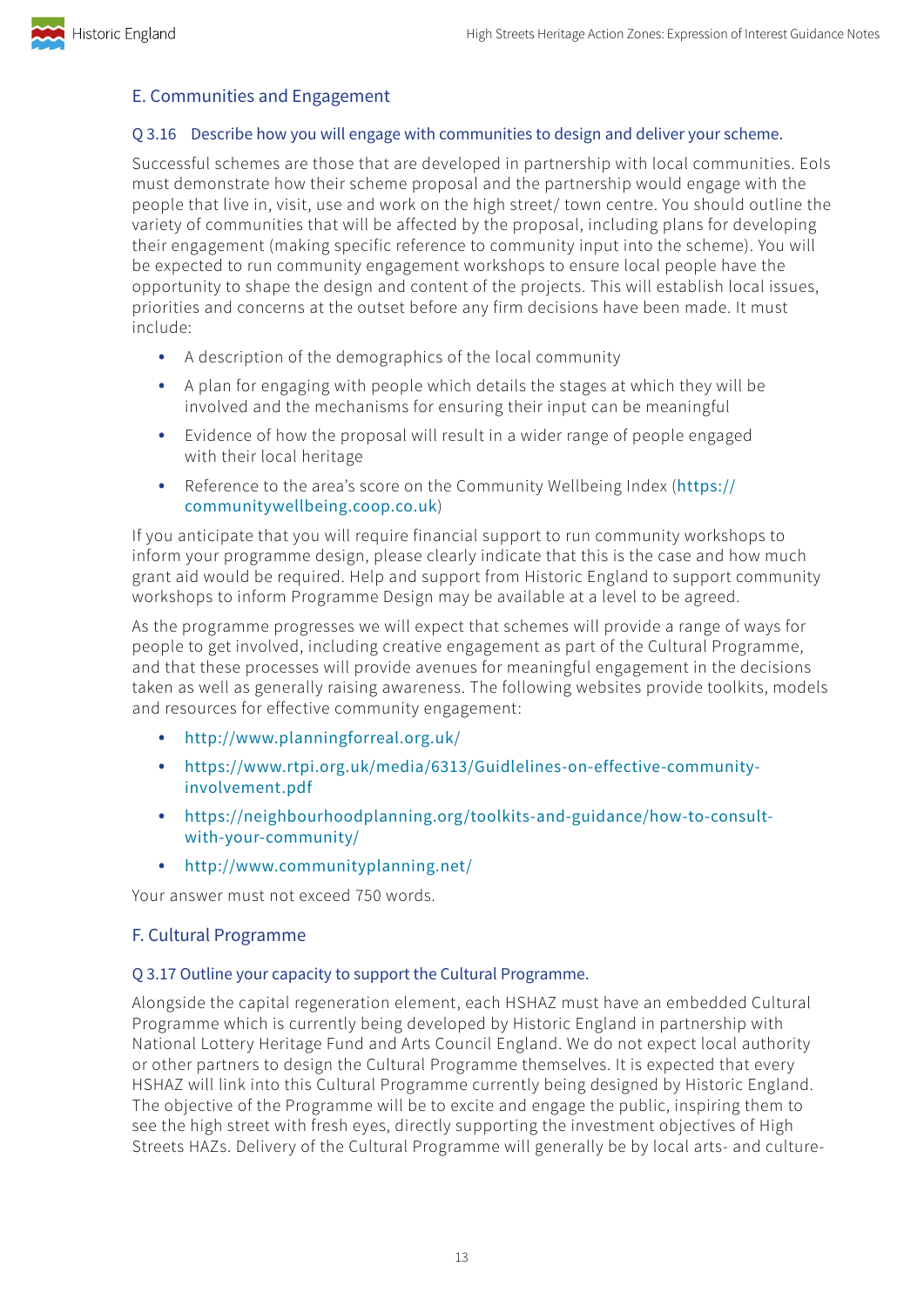

based groups and organisations, but it is important that you are supportive of the Cultural Programme. The purpose of the Cultural Programme is:

- to revitalise high streets through cultural programmes, bringing more people and a wider range of people, and new activity, to the heart of communities, and raising aspirations
- to support greater use of high streets and increase dwell time
- to support people and places to thrive through cultural engagement, creating greater pride, sense of community and wellbeing
- to support local organisations, communities and stakeholders to sustain the benefits of the programme in the future

At this stage please indicate that you would be supportive of the Cultural Programme and provide:

- an overview of the regional and local cultural and community organisations that exist in your area and which you would expect to be partners within a Cultural Programme;
- evidence of current engagement in arts and culture (e.g. reference to [https://www.artscouncil.org.uk/sites/default/files/download-file/Active\\_](https://www.artscouncil.org.uk/sites/default/files/download-file/Active_Lives_18 Month_Dataset.xlsx) [Lives\\_18%20Month\\_Dataset.xlsx](https://www.artscouncil.org.uk/sites/default/files/download-file/Active_Lives_18 Month_Dataset.xlsx) [excel file])
- an outline of what resource you have available to support a Cultural Programme.
- any existing cultural programming run by your organisation

Your answer must not exceed 750 words.

#### G. Declaration Form

Your completed EoI must be signed by the Lead Applicant contact named in Q1.1b on behalf of the partnership.

You are confirming that you have read, understood and agree with the statements on the Expression of Interest Form and the accompanying Guidance Notes and that the information contained within your EoI Form is accurate and complete to the best of your knowledge. An electronic signature is acceptable at this stage.

This EoI is the only opportunity to apply and will be competitive.

The closing date for submission of your EoI application is **12:00 noon on 12 July 2019**.